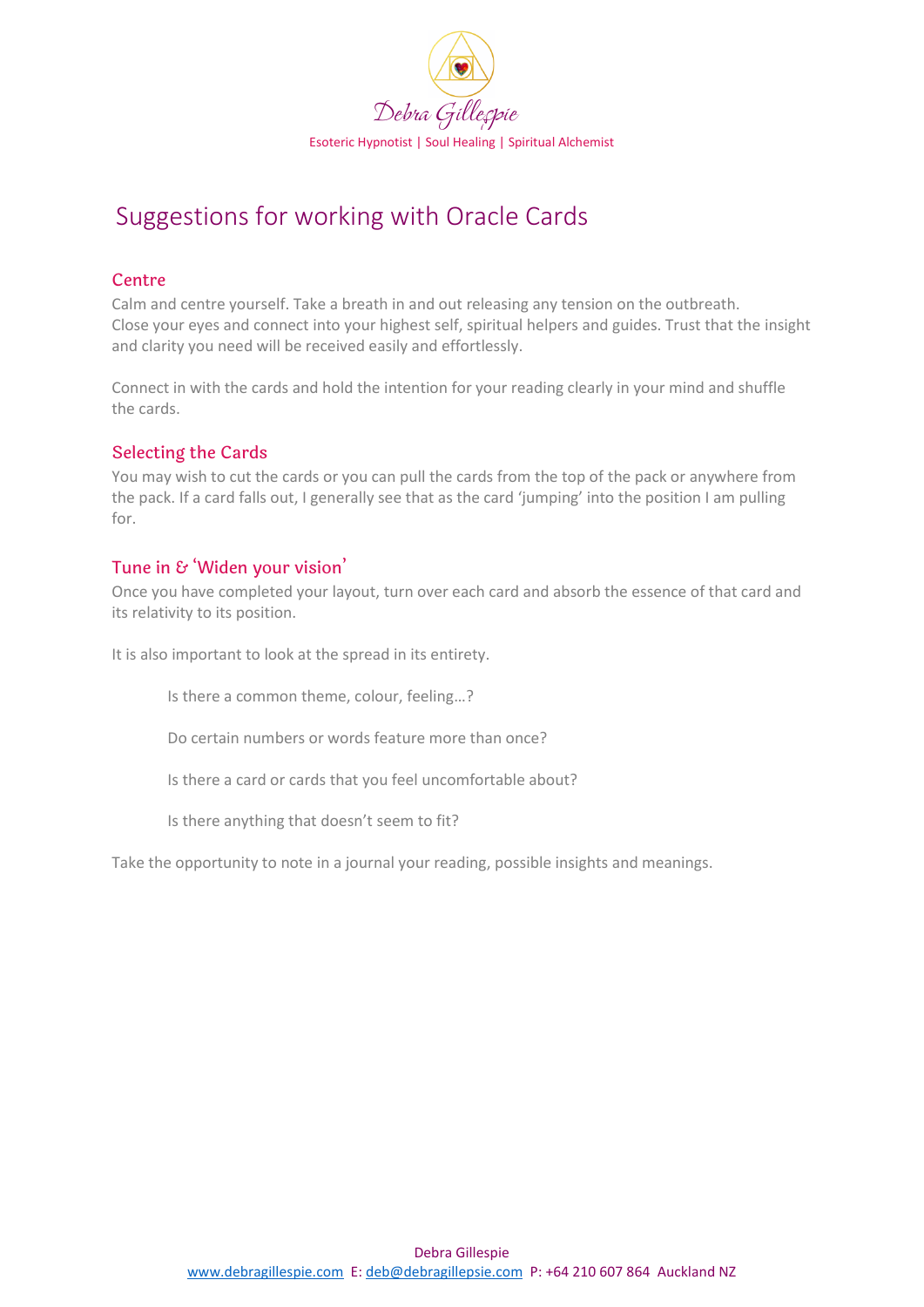

# Year Oracle Card Spread

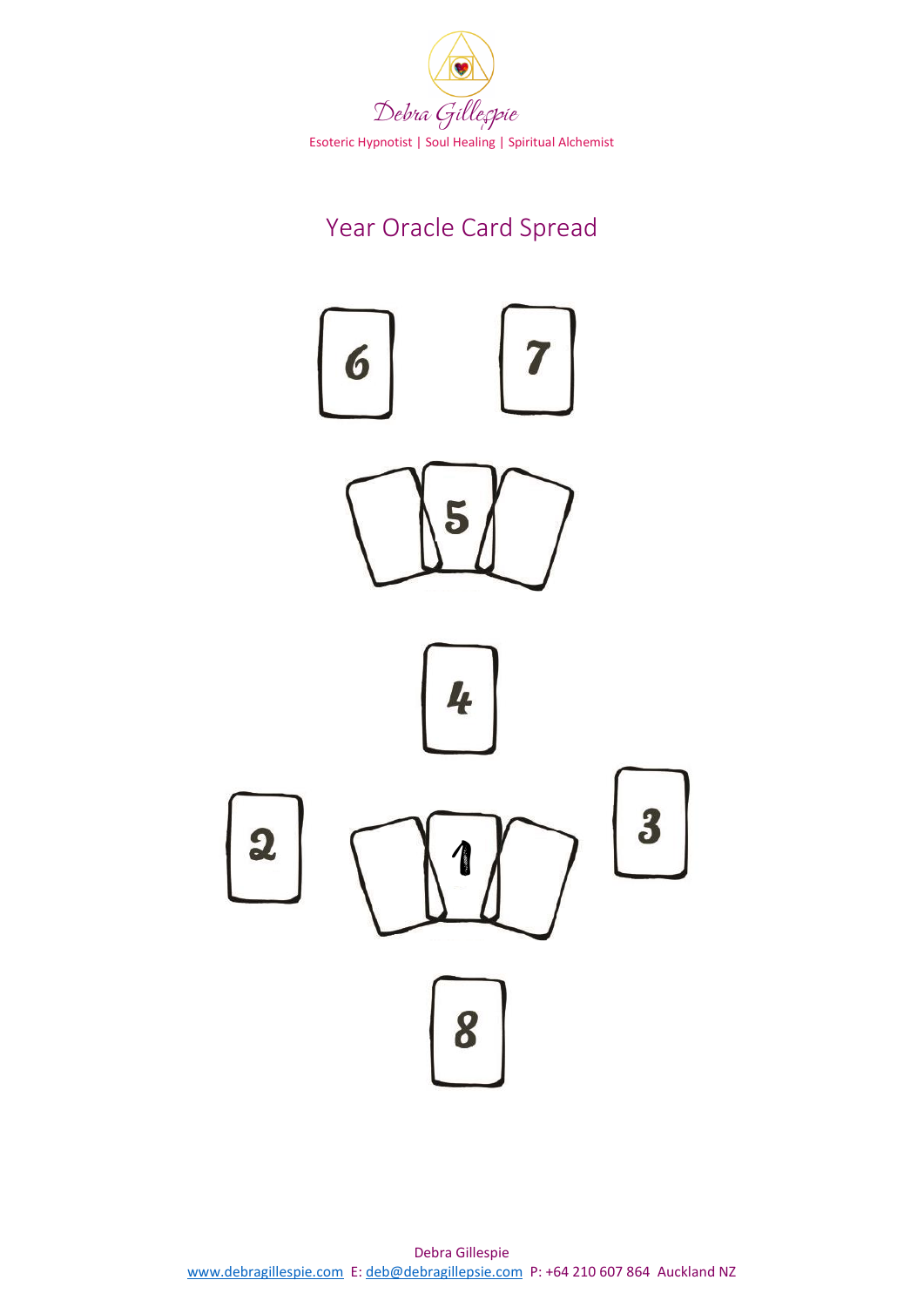

## Oracle Card Spread Card Placement Meanings

- 1. Major theme for the year ahead and what's surrounding you (up to 3 x cards)
- 2. Gifts from the past, lessons or skills gained. Something leaving of needs to be let go of
- 3. Something coming in. What you need to be ready for or what you need to embody or bring in
- 4. Focus
	- a. What you might be called to do
	- b. What needs to be a priority overall
	- c. What is needed for the next step
- 5. Resources you can all upon (up to 3 cards)
- 6. Advice
- 7. Purpose or direction in which to head

*6 & 7 pull everything together and provide a course of action which can also be linked directly to the resources of 5's three cards* 

8. Wild Card. A little extra insight or support, or something to be aware of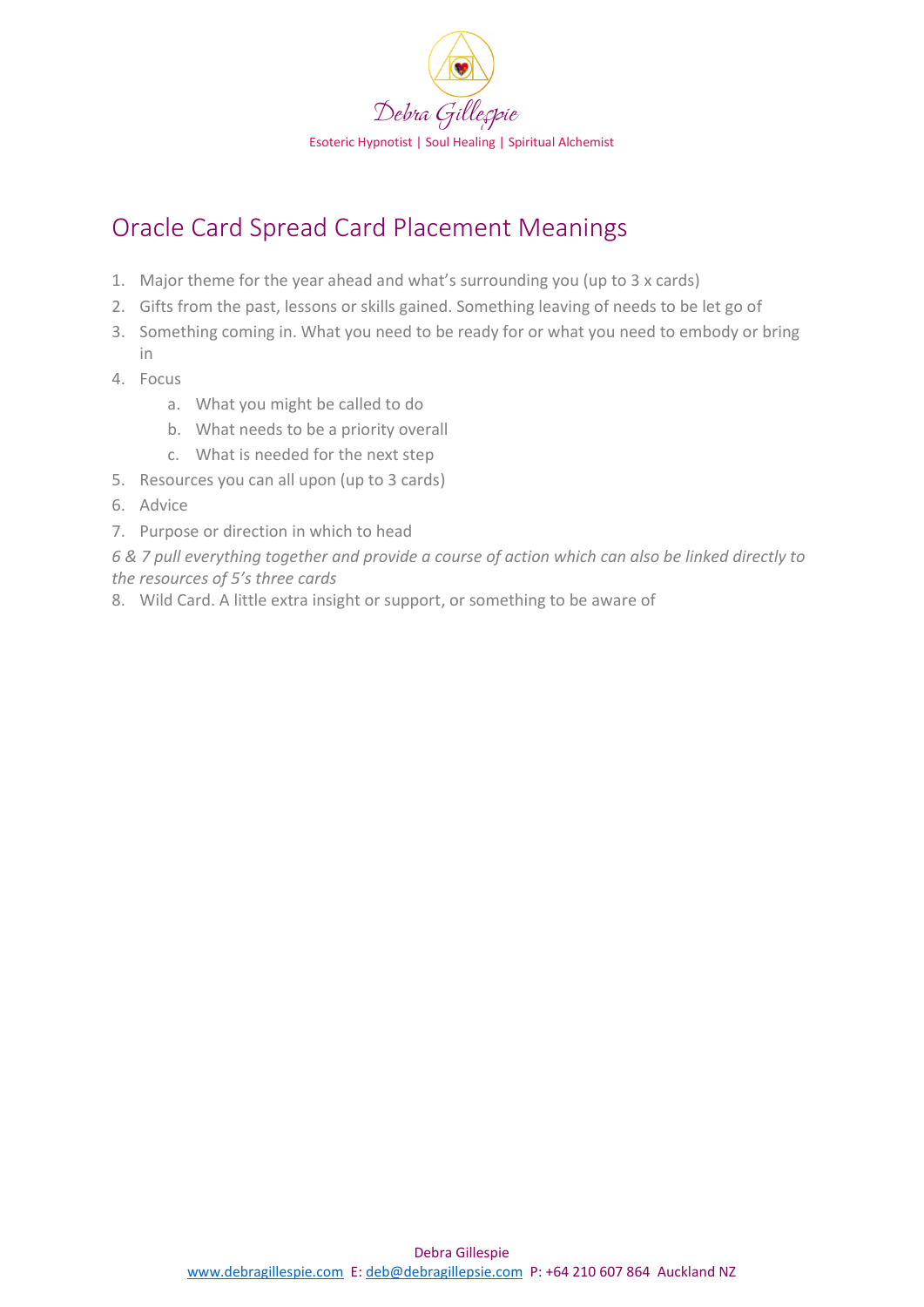

## Spread Notes

1. Theme and what is surrounding you

2. Gifts from the past, lessons or skills learnt. Something leaving or needs to be let go of.

3. Something coming in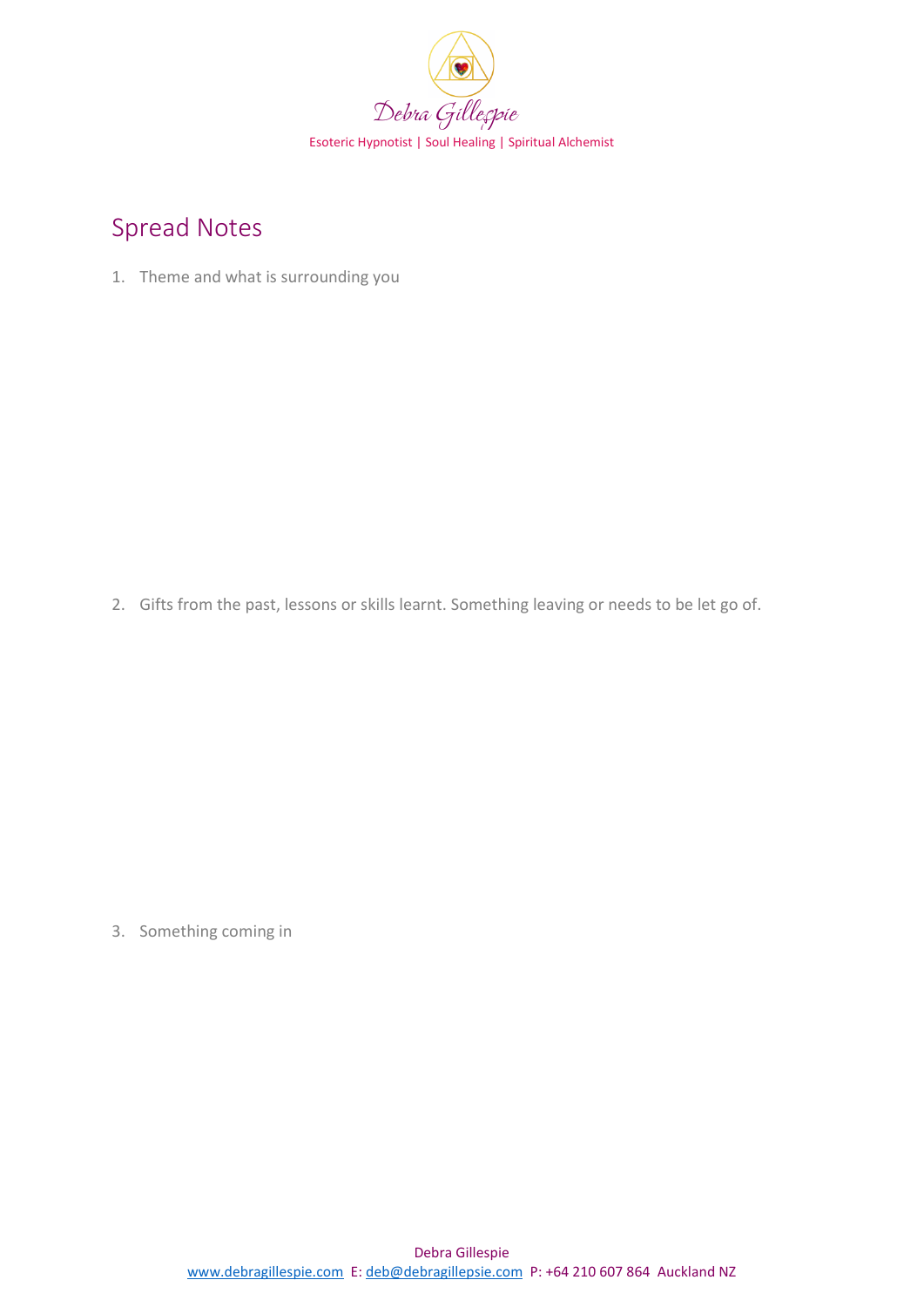

4. Focus

5. Resources

6. Advice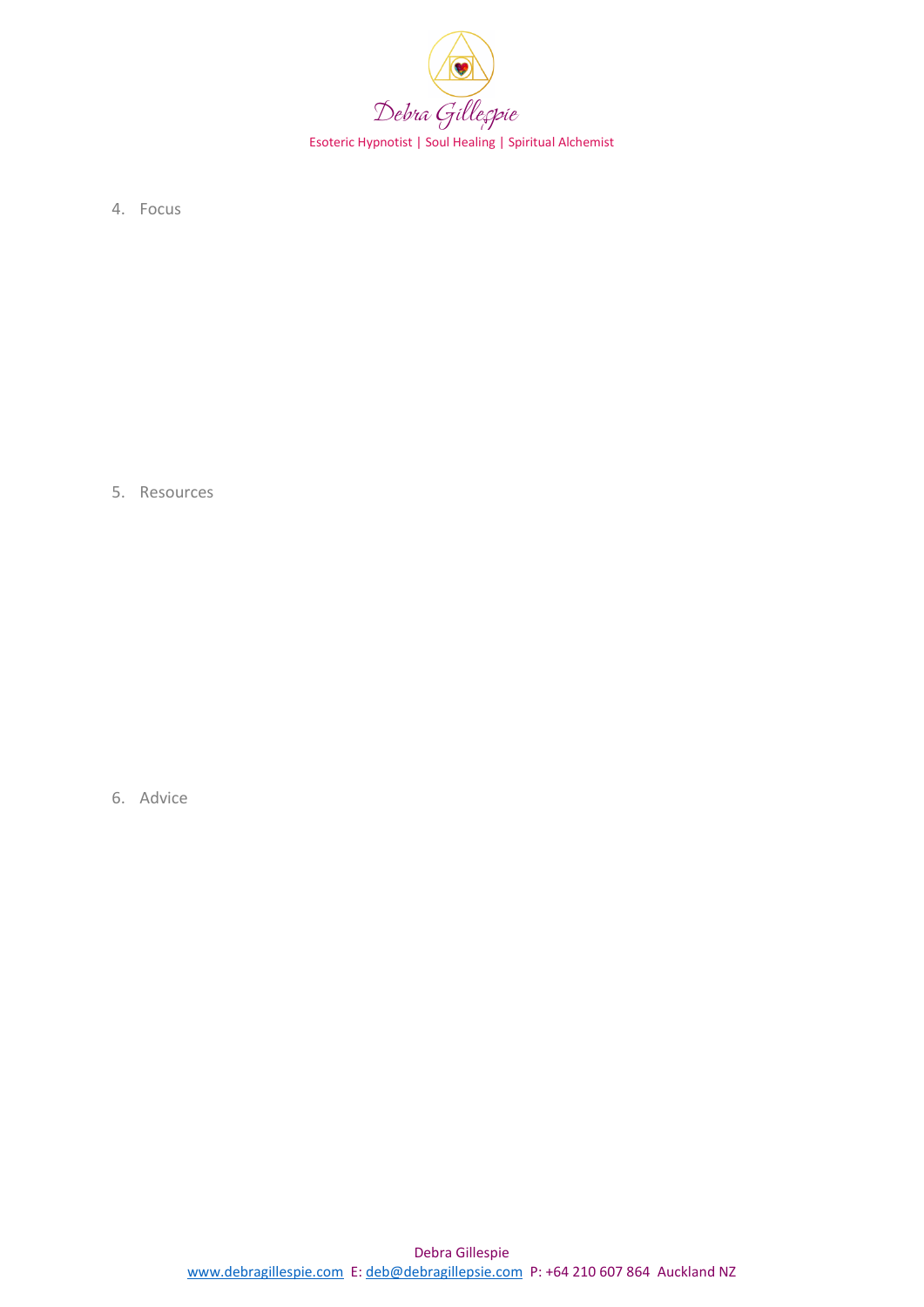

7. Direction

8. Wild Card